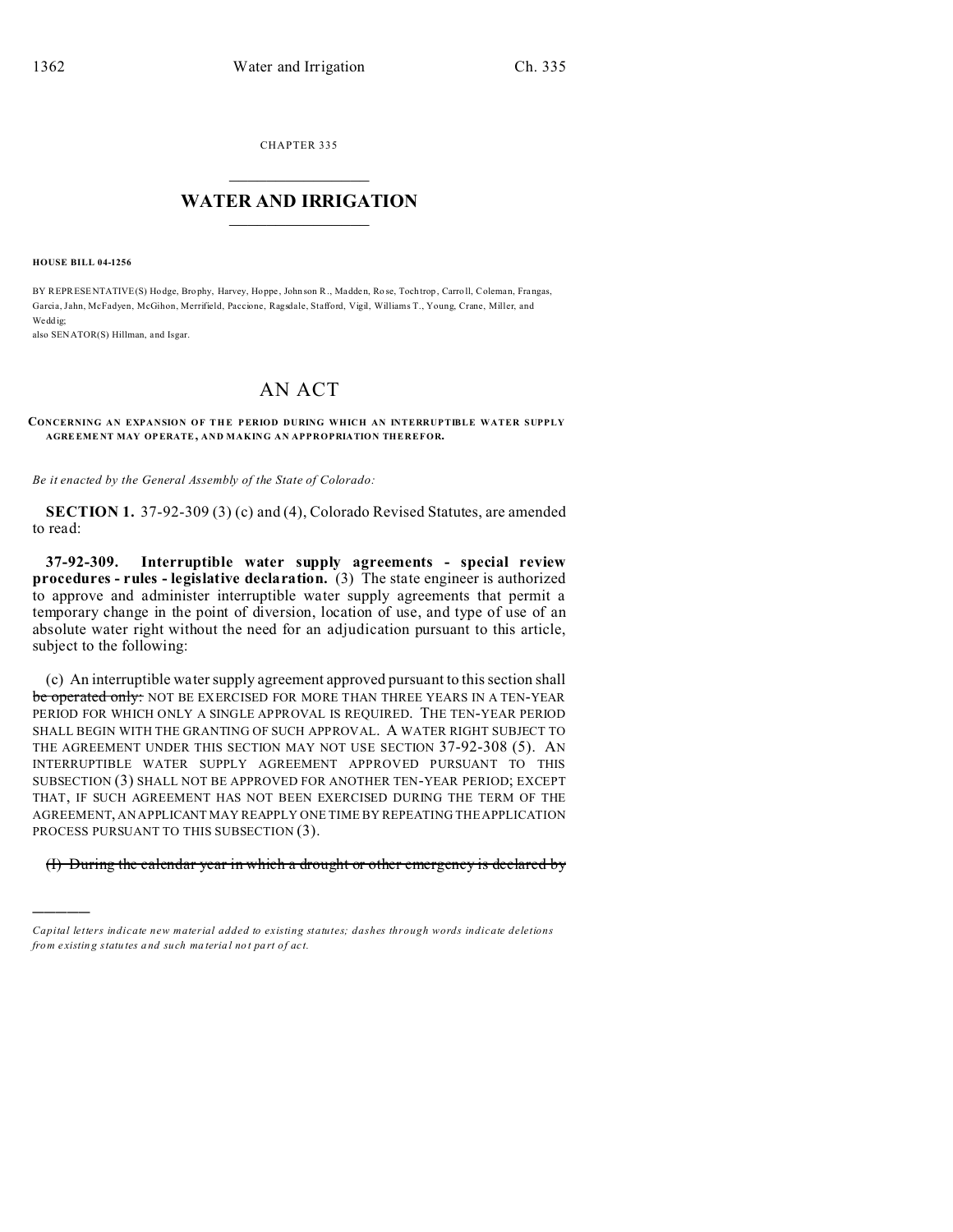the governor pursuant to section 24-32-2104, C.R.S., in the county of origin or use; and

## (II) During the first full calendar year after the calendar year during which the emergency declared pursuant to subparagraph (I) of this paragraph (c) terminates.

(4) (a) When the state engineer approves or denies an interruptible water supply agreement, the state engineer shall serve a copy of the decision upon all parties to the application by first-class mail or, if such parties have so elected, by electronic mail. Neither the approval nor the denial of the agreement by the state engineer shall create any presumptions, shift the burden of proof, or serve as a defense in any legal action that may be initiated concerning the interruptible water supply agreement. Any appeal of a decision made by the state engineer concerning the operation of an interruptible water supply agreement pursuant to this section shall be expedited, shall be limited to the issue of injury, and shall be made within thirty days AFTER MAILING OF THE DECISION to the water judge in the applicable water division. All parties to the appeal shall pay to the water clerk a fee to cover the direct costs associated with the expedited appeal. The water judge shall hear and determine such appeal using the procedures and standards set forth in sections 37-92-304 and 37-92-305 for determination of matters rereferred to the water judge by the referee; except that the water judge shall not deem any failure to appeal all or any part of the decision of the state engineer or failure to state any grounds for appeal to preclude any party from raising any claims of injury in a future proceeding before the water judge. The proponent of the interruptible water supply agreement shall be deemed to be the applicant for purposes of application of such procedures and standards. Moneys from such fee shall be transmitted to the state treasurer and deposited in the water adjudication cash fund, which fund is hereby created in the state treasury. The general assembly shall appropriate moneys in the fund for the judicial department's expedited adjudications pursuant to this section.

(b) A PARTY TO THE ORIGINAL APPLICATION MAY FILE COMMENTS CONCERNING POTENTIAL INJURY TO SUCH PARTY'S WATER RIGHTS OR DECREED CONDITIONAL WATER RIGHTS DUE TO THE OPERATION OF THE INTERRUPTIBLE WATER SUPPLY AGREEMENT WITH THE STATE ENGINEER BY JANUARY 1 OF THE YEAR FOLLOWING THE FIRST YEAR THAT THE INTERRUPTIBLE WATER SUPPLY AGREEMENT HAS BEEN EXERCISED. THE PROCEDURES OF SUBSECTION (3) OF THIS SECTION REGARDING NOTICE, OPPORTUNITY TO COMMENT, AND THE STATE ENGINEER'S DECISION, AND THE PROCEDURES OF THIS SUBSECTION (4) REGARDING AN APPEAL OF SUCH DECISION SHALL AGAIN BE FOLLOWED WITH REGARD TO SUCH PARTY'S COMMENTS.

**SECTION 2. Appropriation.** In addition to any other appropriation, there is hereby appropriated, to the judicial department, for the fiscal year beginning July 1, 2004, the sum of ten thousand dollars (\$10,000), or so much thereof as may be necessary, for the implementation of this act. Said sum shall be cash funds from the water adjudication cash fund created pursuant to section 37-92-309 (4), Colorado Revised Statutes.

**SECTION 3. Effective date - applicability.** (1) This act shall take effect at 12:01 a.m. on the day following the expiration of the ninety-day period after final adjournment of the general assembly that is allowed for submitting a referendum petition pursuant to article V, section 1 (3) of the state constitution (August 4, 2004,